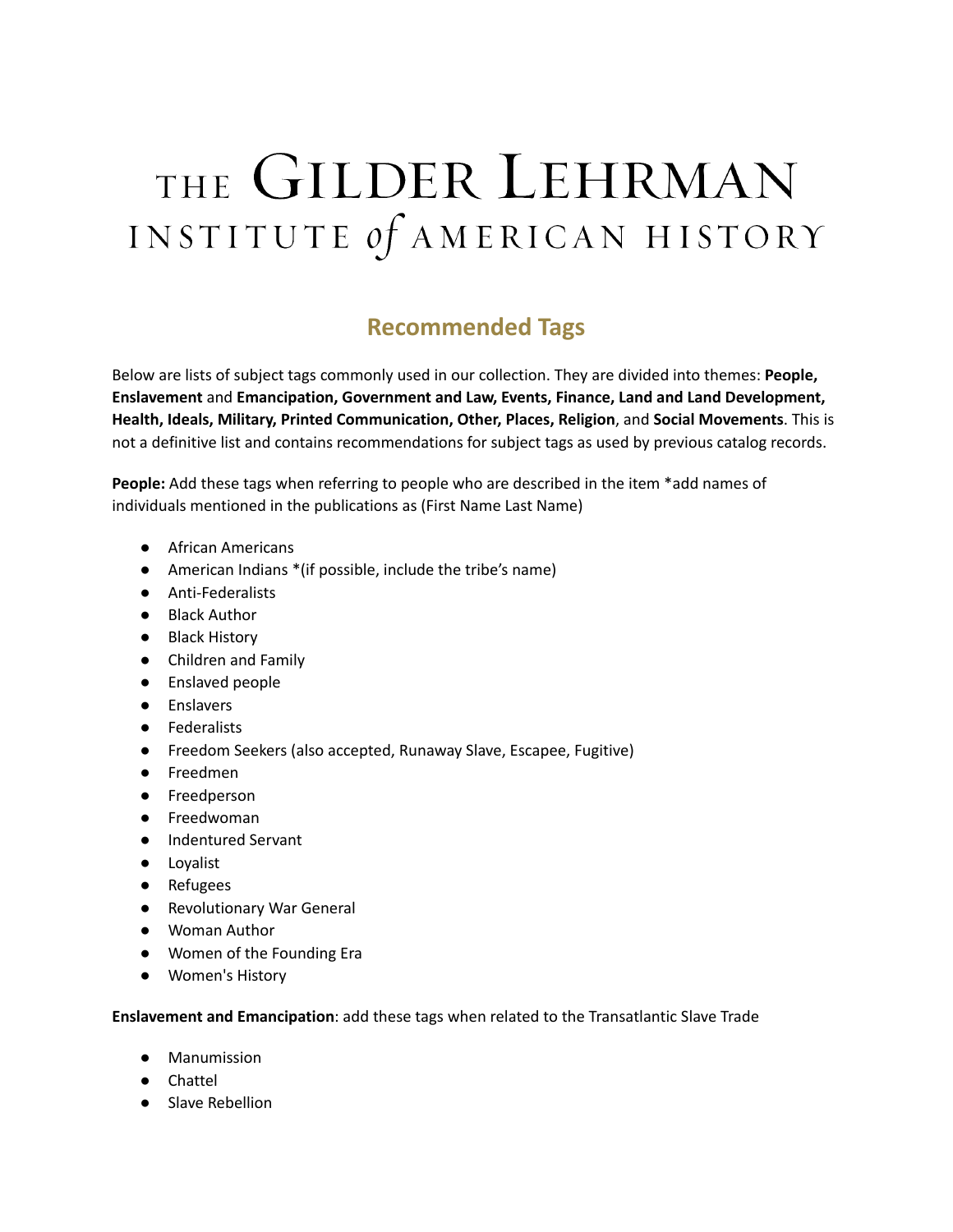- Slave Sale (also accepted: Slave Auction, Slave-for-Sale Advertisements)
- Transatlantic Slave Trade
- Slavery

#### **Government and Law**

- American Flag
- Articles of Confederation
- Bill of Rights
- Congress
- Constitution
- Continental Congress
- Election
- Emancipation
- Habeas Corpus
- Inaugural Address
- Inauguration
- Neutrality
- Oath
- Pardon
- Parole
- Peace
- Police
- Politics
- President
- Ratification
- Sedition
- State Constitution
- Statehood
- Treason
- Treaty
- US Constitution
- US Constitutional Amendment
- US Constitutional Convention
- Vice President

#### **Events**

- Assassinations
- Corruption
- Court Martials and Courts of Inquiry
- Crime
- Death
- Death penalty
- Duel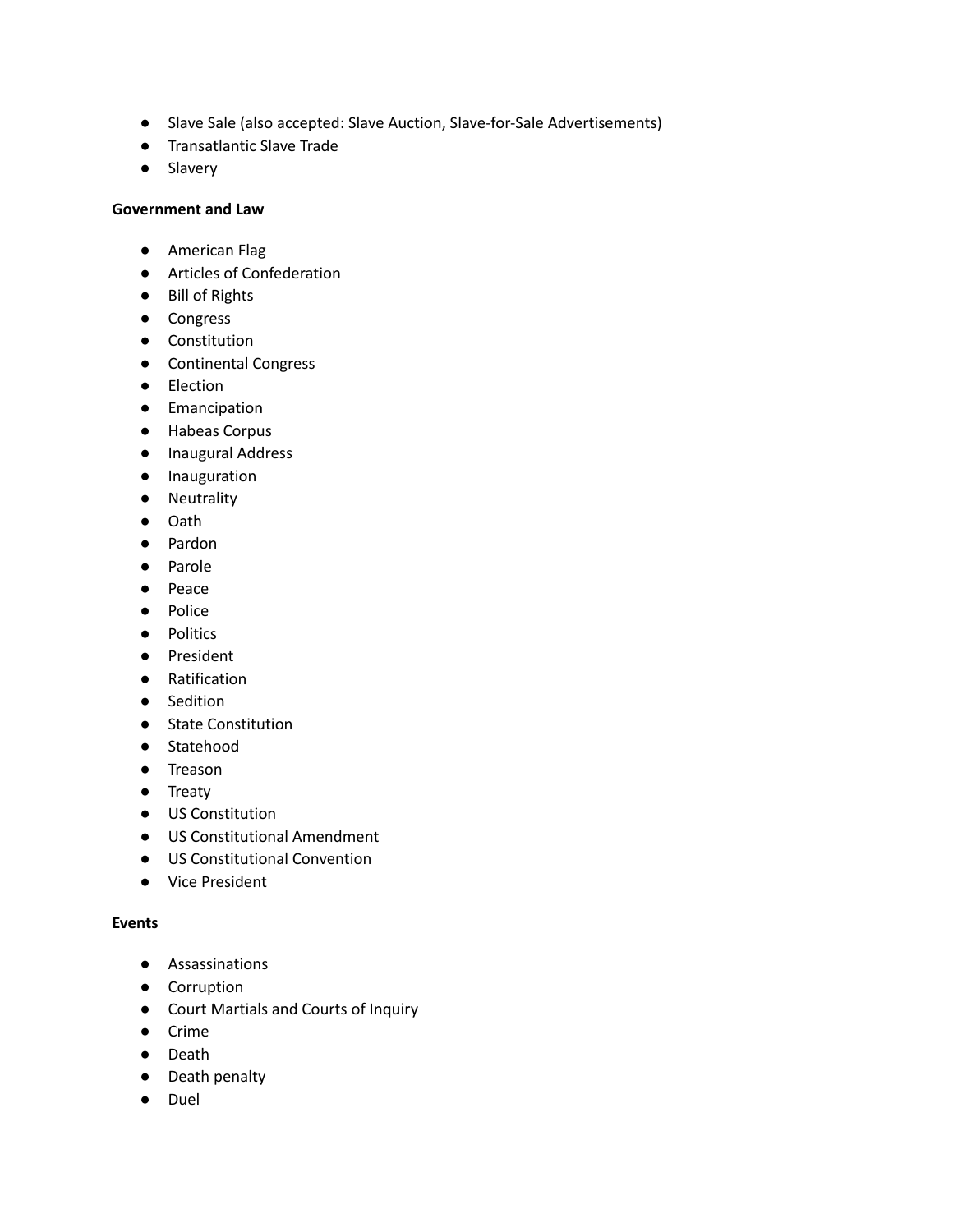- Marriage
- Massacre
- Mobs and riots
- Mutiny
- Rebellion
- Scandal

# **Finance**

- Banking
- Business and Finance
- Charity and Philanthropy
- Coins and Currency
- Commerce
- Debt
- Economics
- Merchants and Trade
- Mortgage
- Taxes and Taxation

#### **Land and Land Development**

- Agriculture and Animal Husbandry
- Infrastructure
- Land Transaction
- Mill
- Mining
- Surveying

# **Health**

- Diet and Nutrition
- Disease
- Health and Medical
- Injury or Wound
- Personal Hygiene

#### **Immigration and Migration**

- Immigration
- Naturalization
- Xenophobia
- Birthright citizenship
- Immigration laws
- Emigration
- Forced displacement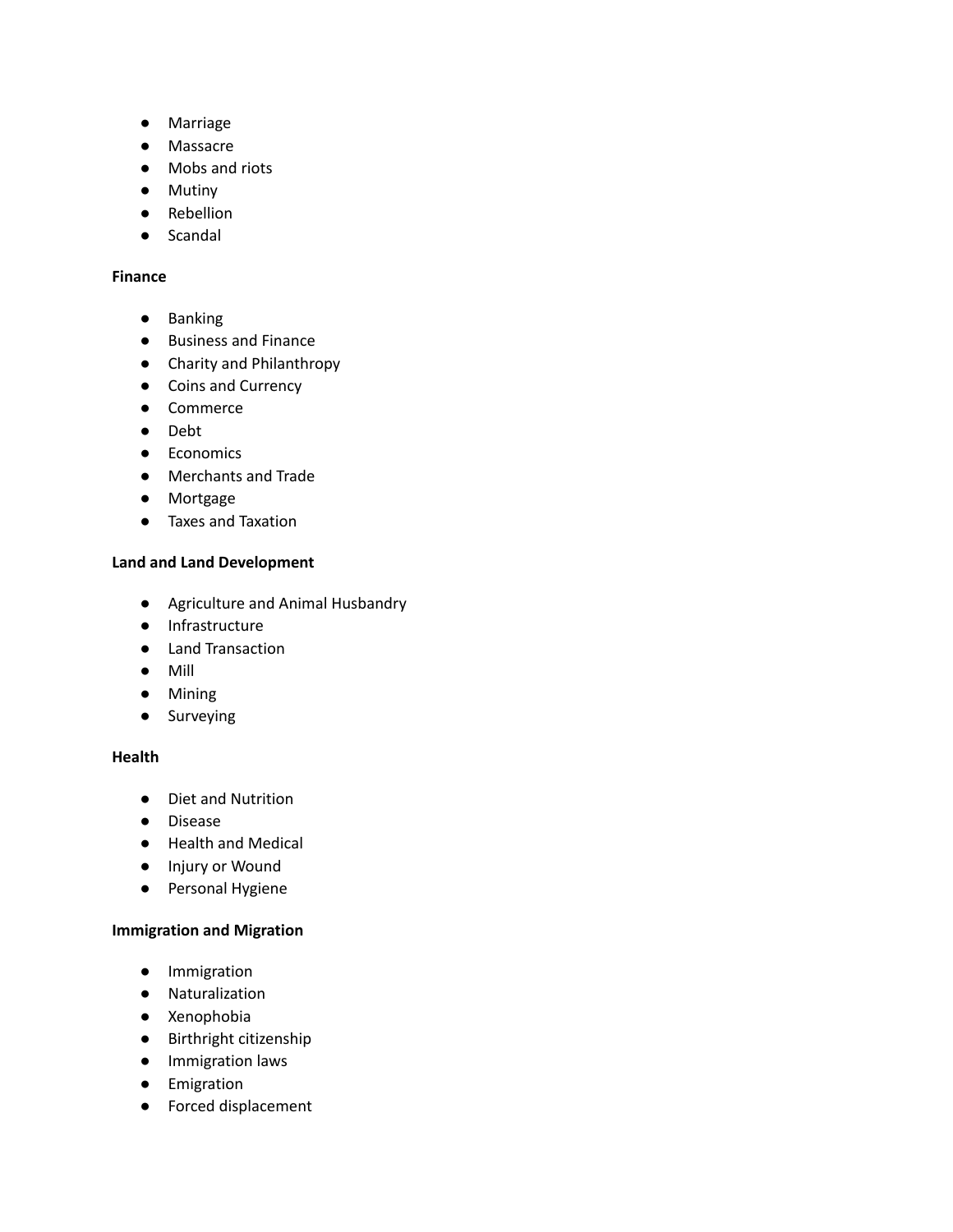#### **Ideals**

- Ethics
- Liberty
- Morality
- Patriotism
- Philosophy

# **Military**

- Ammunition
- Artillery
- Battle
- Black Troops
- Continental Army
- Desertion
- Fortification
- Marines
- Maritime
- Military Camp
- Military Decorations
- Military Finance
- Military History
- Military Law
- Military Mobilizations
- Military Provisions
- Military Receipts
- Military
- Revolutionary War
- Military Substitute
- Military Supplies
- Military Uniforms
- Militia Minutemen
- Naval
- Navy
- Patriotism
- Pensions
- Prison Camp
- Prisoner
- Prisoner of War
- Privateering
- Propaganda
- Recruitment
- Revolutionary War
- Valley Forge